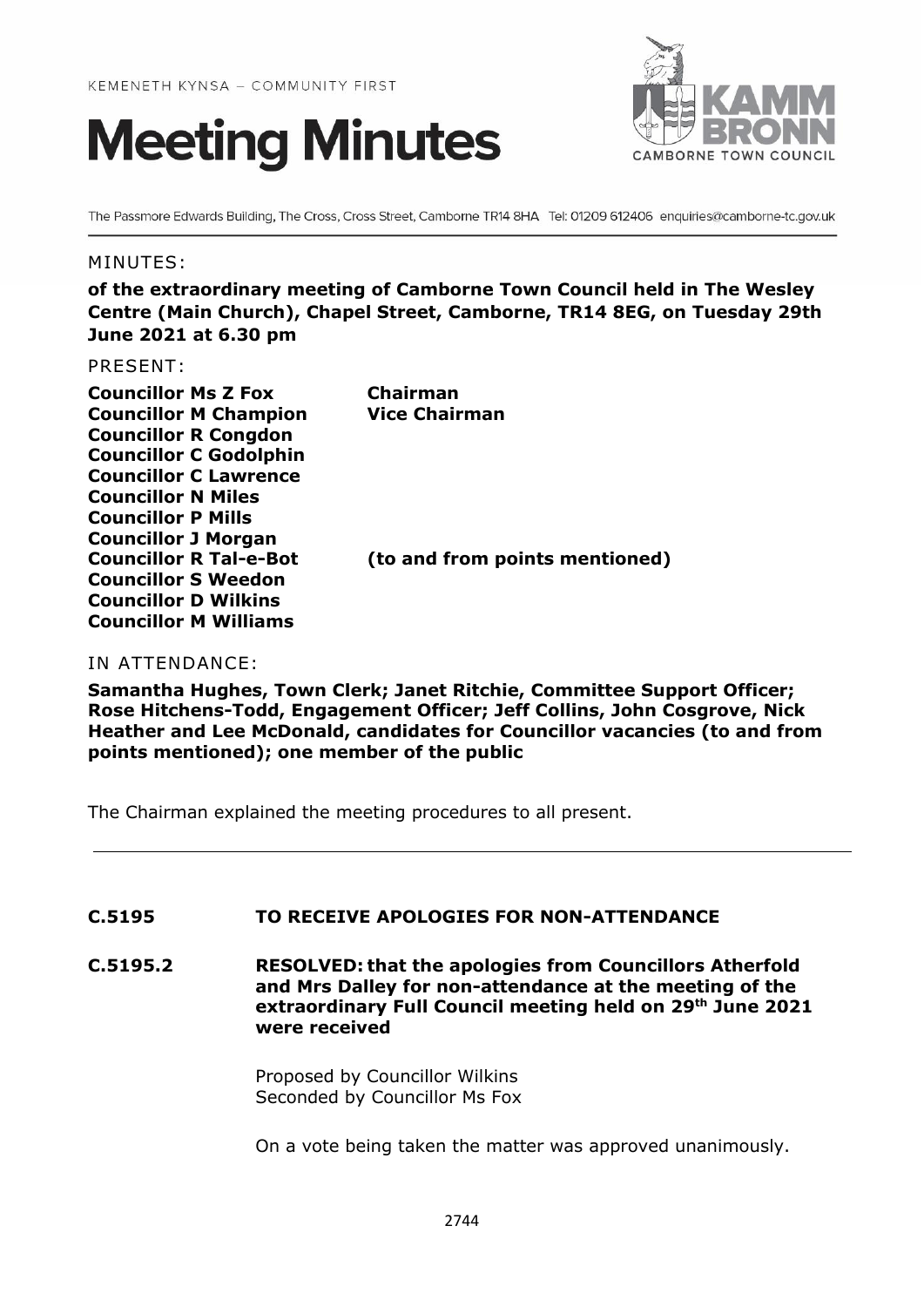## **C.5196 CHAIRMAN'S ANNOUNCEMENTS**

The Chairman informed members that owing to some late withdrawals, the number of candidates was reduced to four. Each vacancy would be voted on in turn and the procedure for this was explained by the Chairman. Members were reminded that the entire meeting would take place in public session.

**C.5197 MEMBERS TO DECLARE DISCLOSABLE PECUNIARY INTERESTS AND NON-REGISTERABLE INTERESTS (INCLUDING THE DETAILS THEREOF) IN RESPECT OF ANY ITEMS ON THIS AGENDA INCLUDING ANY GIFTS OR HOSPITALITY EXCEEDING £25**

There were no declarations of interest.

#### **C.5198 TO APPROVE WRITTEN REQUEST(S) FOR DISPENSATIONS**

There were no written requests.

#### **C.5199 TO APPROVE APPROPRIATE UPDATES TO THE BANK MANDATE**

**C.5199.2 RESOLVED: that updates to the Bank Mandate were received and approved and that Councillor Wilkins was removed as a signatory and the Responsible Finance Officer added as a signatory** 

> Proposed by Councillor Godolphin Seconded by Councillor Champion

On a vote being taken the matter was approved unanimously.

## **C.5200 TO RECEIVE A WRITTEN CO-OPTION POLICY AND PROCEDURE AND AGREE ACTION**

#### **C.5200.2 RESOLVED: that a written co-option policy and procedure was received and approved**

Proposed by Councillor Lawrence Seconded by Councillor Wilkins

On a vote being taken the matter was approved unanimously.

**C.5201 TO RECEIVE WRITTEN APPLICATIONS AND VERBAL PRESENTATIONS FROM CANDIDATES TO FILL THE VACANT SEATS ON THIS COUNCIL AND CO-OPT FOR THE**

**i) Roskear Ward (2);**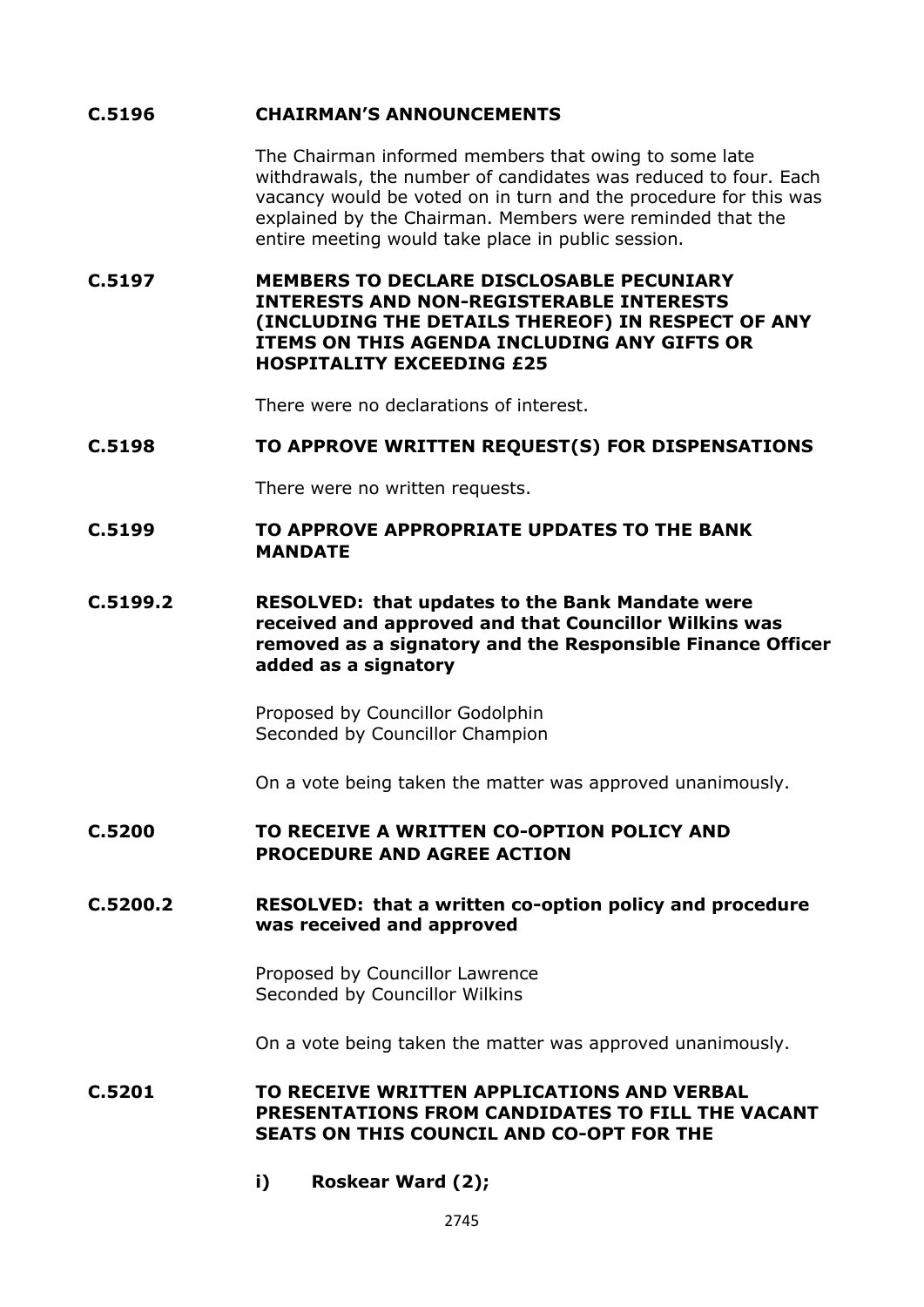# **ii) Treswithian Ward (1);**

# **iii) Troon Ward (1).**

In accordance with the co-option procedure adopted by the council and previously circulated, the Chairman offered each candidate an opportunity to address the council and answer questions from members.

Mr Cosgrove, Mr Heather and Mr McDonald left the meeting at 6.35pm.

Mr Collins gave his presentation and answered questions from members.

Mr Collins left the meeting and Mr Cosgrove entered at 6.42pm.

Mr Cosgrove gave his presentation and answered questions from members.

Mr Cosgrove left the meeting and Mr McDonald entered at 6.59pm.

Mr McDonald gave his presentation and answered questions from members.

Councillor Tal-E-Bot left the meeting at 7.05pm.

Mr McDonald left the meeting and Mr Heather entered at 7.05pm.

Mr Heather gave his presentation and answered questions from members.

Councillor Tal-E-Bot entered the meeting at 7.08pm.

Mr Heather left the meeting at 7.20pm.

After hearing from all candidates, the Chairman moved to the cooption process and for clarity, explained the procedure. Each vacancy would be taken separately, by an anonymous ballot.

A short discussion took place and the candidates were invited to re-join the meeting at 7.28pm.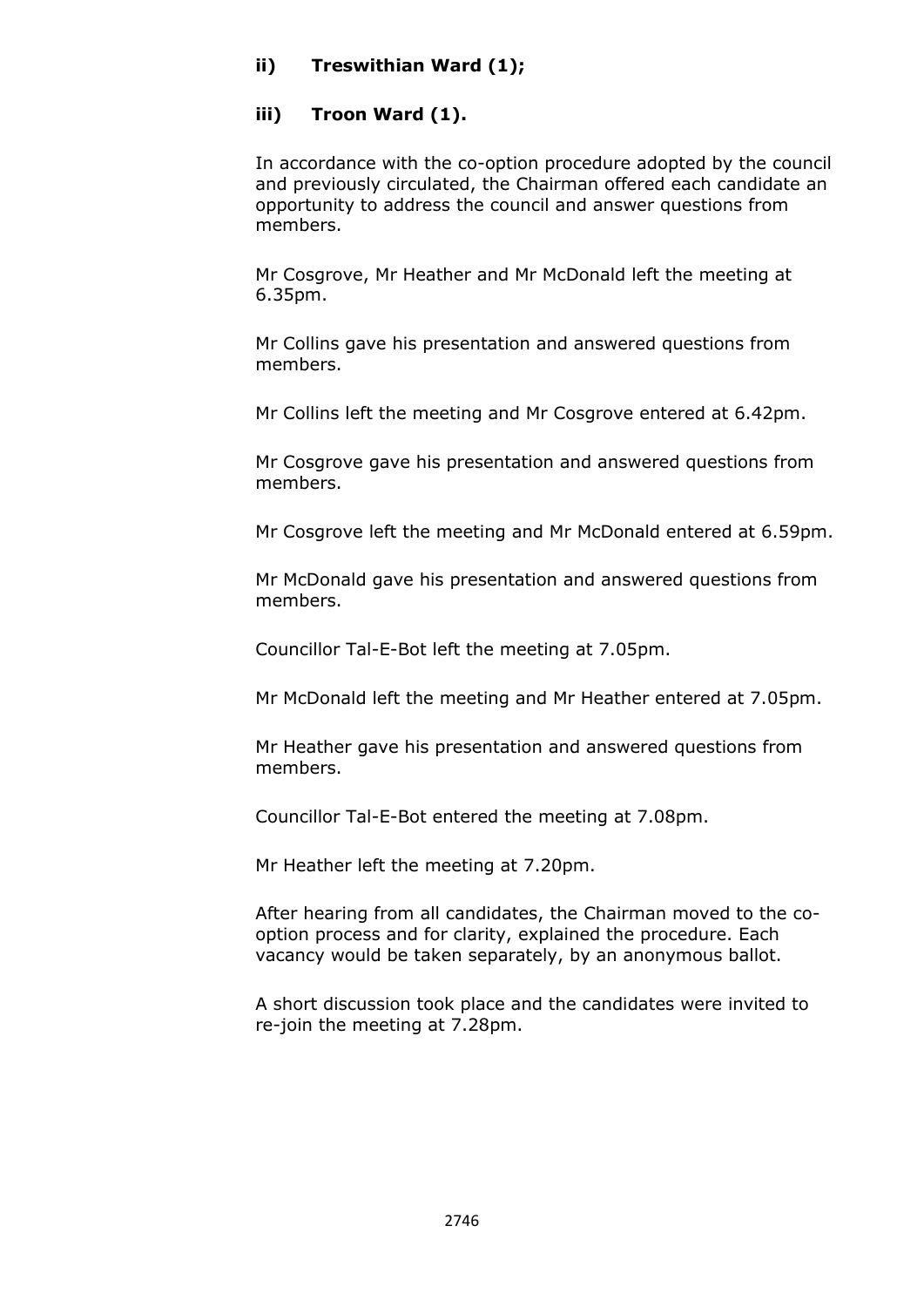**C.5201.2 RESOLVED: that written applications and verbal presentations from candidates to fill the vacant seats on this Council were received and that Lee McDonald was coopted to represent the Roskear Ward for Camborne Town Council**

> Proposed by Councillor Godolphin Seconded by Councillor Wilkins

On a vote being taken the matter was approved by a majority.

#### **C.5201.3 RESOLVED: that John Cosgrove was co-opted to represent the Roskear Ward for Camborne Town Council**

Proposed by Councillor Lawrence Seconded by Councillor Mills

On a vote being taken the matter was approved by a majority.

## **C.5201.4 RESOLVED: that Jeff Collins was co-opted to represent the Treswithian Ward for Camborne Town Council**

Proposed by Councillor Godolphin Seconded by Councillor Wilkins

On a vote being taken the matter was approved by a majority.

## **C.5201.5 RESOLVED: that Nick Heather was co-opted to represent the Troon Ward for Camborne Town Council**

Proposed by Councillor Weedon Seconded by Councillor Wilkins

On a vote being taken the matter was approved by a majority.

## **C.5202 TO APPOINT MEMBERS FOR VACANCIES ON COMMITTEES AND WORKING PARTIES**

## **C.5202.2 RESOLVED: that Jeff Collins and John Cosgrove were appointed as members to the Amenities Committee**

Proposed by Councillor Ms Fox Seconded by Councillor Mills

On a vote being taken the matter was approved unanimously.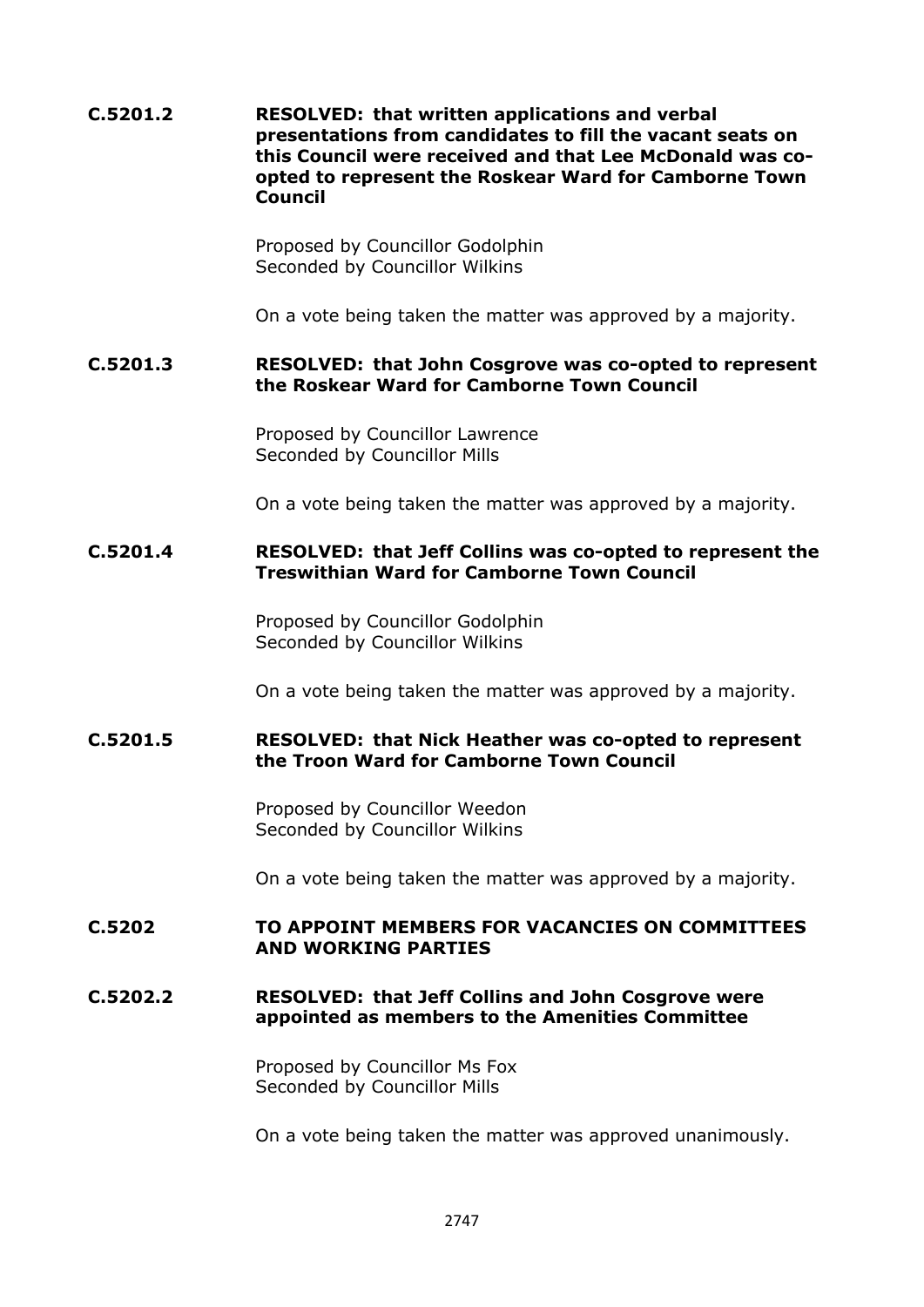# **C.5202.3 RESOLVED: that Jeff Collins was appointed as a member to the Finance & General Purposes Committee**

Proposed by Councillor Ms Fox Seconded by Councillor Congdon

On a vote being taken the matter was approved unanimously.

## **C.5202.4 RESOLVED: that John Cosgrove was appointed as a member to the Finance & General Purposes Committee**

Proposed by Councillor Ms Fox Seconded by Councillor Williams

On a vote being taken the matter was approved by a majority.

## **C.5202.5 RESOLVED: that Nick Heather was appointed as a member to the Finance & General Purposes Committee**

Proposed by Councillor Ms Fox Seconded by Councillor Weedon

On a vote being taken the matter was approved by a majority, with one vote against.

#### **C.5202.6 RESOLVED: that Nick Heather was appointed as a member to the Planning & Development Committee**

Proposed by Councillor Lawrence Seconded by Councillor Weedon

On a vote being taken the matter was approved by a majority.

## **C.5202.7 RESOLVED: that Lee McDonald was appointed as a member to the Planning & Development Committee**

Proposed by Councillor Godolphin Seconded by Councillor Champion

On a vote being taken the matter was approved by a majority.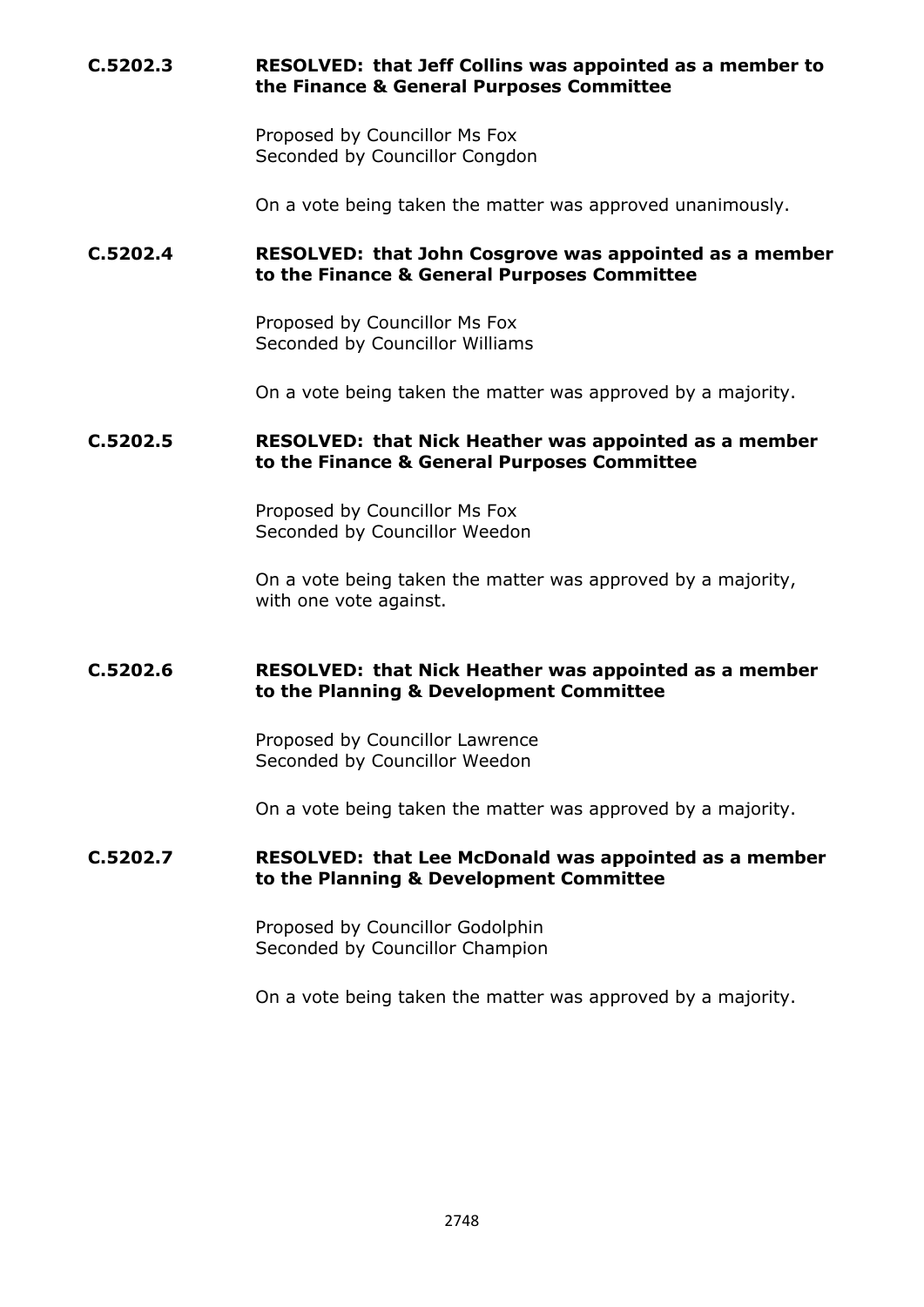## **C.5202.8 RESOLVED: that Lee McDonald was appointed as a member to the Awards Working Party**

Proposed by Councillor Ms Fox Seconded by Councillor Wilkins

On a vote being taken the matter was approved unanimously.

## **C.5202.9 RESOLVED: that John Cosgrove was appointed as a member to the Passmore Edwards Building Working Party**

Proposed by Councillor Wilkins Seconded by Councillor Mills

On a vote being taken the matter was approved unanimously.

## **C.5202.10 RESOLVED: that the appointment of members to the Tour of Britain Working Party was deferred until the next Full Council meeting**

Proposed by Councillor Godolphin Seconded by Councillor Ms Fox

On a vote being taken the matter was approved unanimously.

#### **C.5202.11 RESOLVED: that Jeff Collins was appointed as a member to the Remembrance Day Working Party**

Proposed by Councillor Wilkins Seconded by Councillor Ms Fox

On a vote being taken the matter was approved unanimously.

#### **C.5202.12 RESOLVED: that the appointment of a member to the Remembrance Day Working Party was deferred until the next Full Council meeting**

Proposed by Councillor Godolphin Seconded by Councillor Champion

On a vote being taken the matter was approved unanimously.

#### **C.5202.13 RESOLVED: that Lee McDonald was appointed as a member to the Park Gerry Working Party**

Proposed by Councillor Ms Fox Seconded by Councillor Wilkins

On a vote being taken the matter was approved unanimously.